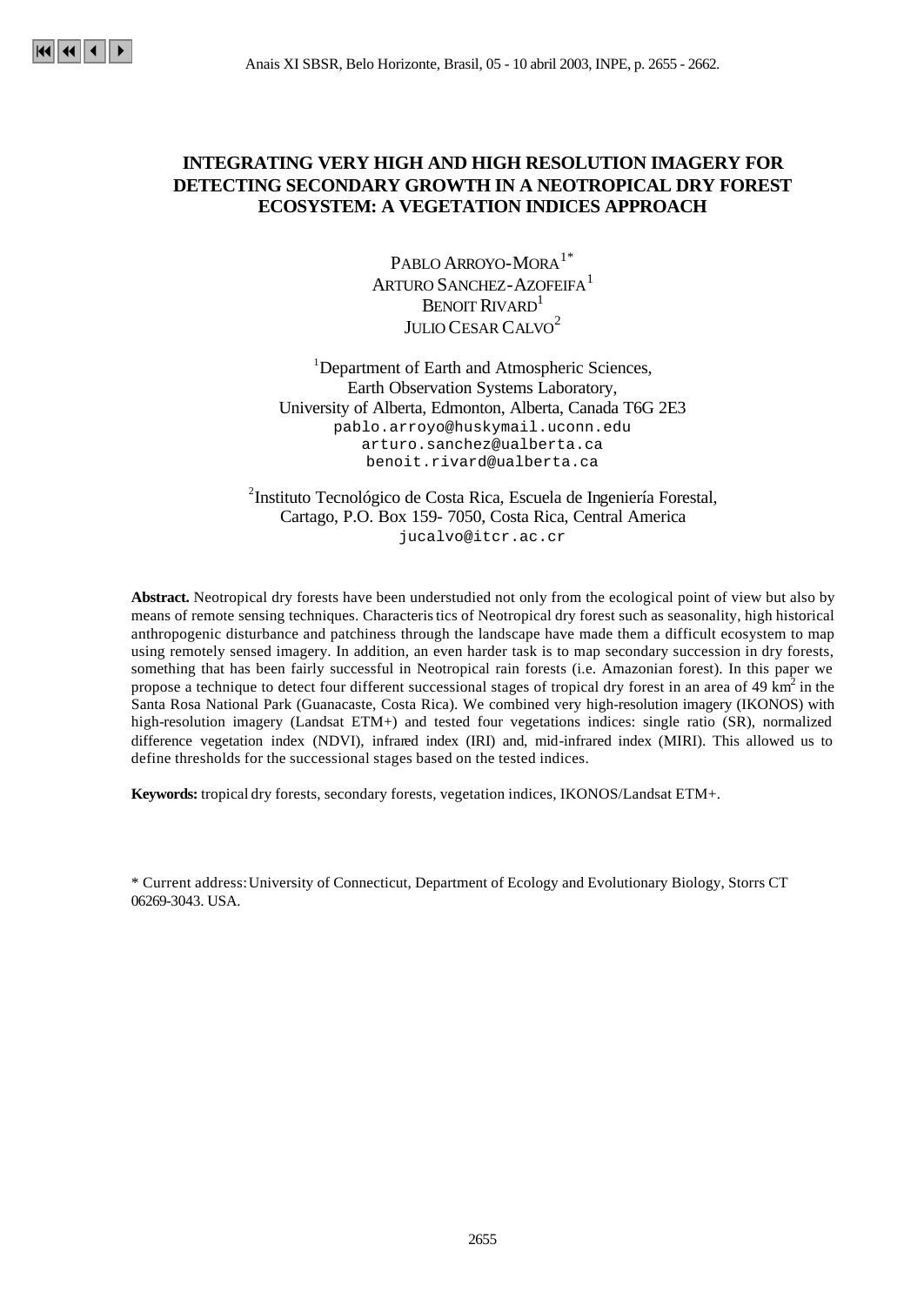## **1. Introduction**

Most of the remote sensing studies of vegetation (including secondary growth detection) in the last 20 years have focused in tropical rain or wet forest ecosystems (Sanchez-Azofeifa et al., 2001). However, 42% of the vegetation of Mesoamerica and the Caribbean, along with 42% of all intra-tropical worldwide vegetation is considered dry forest (Murphy and Lugo, 1995). Seasonality of tropical dry forests (*T-dfs*) represents a challenge in knowing the real extent of dry forest at a large scale using remotely sensed imagery (Pfaff et al, 2000). In addition, climatic and topographic characteristics have made the *T-dfs* very appropriate areas for agricultural activities (Mass, 1995; Ewel, 1999). As a consequence, the *T-dfs* are among the most heavily utilized and perturbed ecosystems due to human activities; a far greater proportion of *T-dfs* have been degraded or converted than wet forest (Murphy and Lugo 1986). In Costa Rica for example, by 1960 the *T-dfs* mainly located in the Guanacaste province, had almost vanished from the landscape (Sader & Joyce, 1988). At a larger scale currently, only 0.08% of the *T-dfs* located in Mesoamerica (Southern Mexico and Central America) are under conservation status and only 2% of their original extent remains in relatively undisturbed areas (Janzen, 1986). Therefore, the *T-dfs* are considered to be one of the most threatened (Janzen, 1988) and least studied (Mooney *et al*., 1995) ecosystems in the tropics.

The main objective of this study is the detection and mapping of different successional stages in a *T-df* ecosystem within the Santa Rosa National Park, Costa Rica combining very high and high spatial resolution imagery (IKONOS and Landsat ETM+). As well, we attempt to link basic ecological characteristics of the forest stand (i.e. horizontal and vertical structure) with the remotely sensed data based on vegetation indices. Vegetation indices have been commonly used for change detection (Sader et al., 2001), forest age detection (Lucas et al., 2000) and general forest mapping (Purevdorj et al., 1998). The advantage of vegetation indices (spectral ratios) is that they enhance compositional information, while topographic and illumination effects are diminished (Vincent, 1997). As an alternative test to a supervised classification (Arroyo et al., 2002) in the present study, various vegetation indices were evaluated for the separation of different successional stages in a *T-df* ecosystem. The vegetation indices tested were: (1) Simple ratio (SR), (2) Normalized Difference Vegetation Index (NDVI), (3) Infrared Index (IRI), and (4) Mid-Infrared Index (MIRI).

### **3. Methods**

### **3.1 Study area**

Our study area corresponds to a 49  $km^2$  within the Santa Rosa National Park (Guanacaste Conservation Area) located in the northwestern province of Guanacaste, Costa Rica (between 85° 38' and 85° 34' west longitude and 10° 52' and 10° 48' north latitude). This National Park covers a large remnant of tropical dry forest, which has been under protection since 1971 (Janzen, 1983). The forest in Santa Rosa is a mosaic of various ages of secondary succession that ranges from abandoned grass pastures to 400-year-old forests. It is also possible to find remnants of forest almost intact where only a few individual trees have been removed (Janzen, 1988). The vegetation within the *T-df* located in the Santa Rosa National Park ranges from forest stands that are almost completely deciduous found in young successions (2 m tall) to semi-evergreen forests in old successions (nearly 30-meter tall) (Janzen, 1988).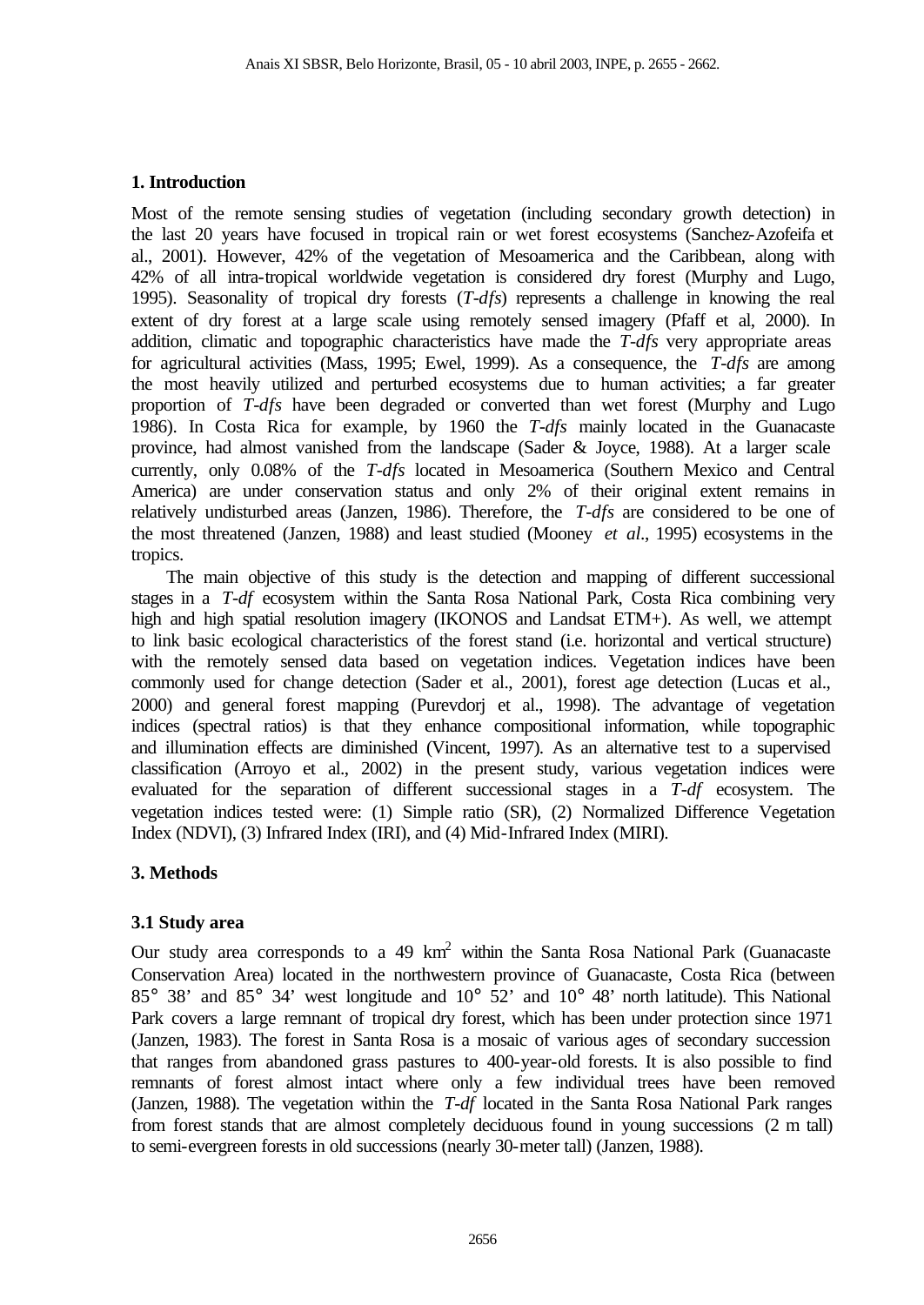## **3.2 Interpretation of ecological variables related with IKONOS data**

An IKONOS image was acquired during the dry season (March, 2000) in order to identify secondary growth in the Santa Rosa National Park. Since this image was the base for the interpretation of the different successional stages, only basic preprocessing steps were applied to the image (i.e. enhancement and rectification). Based on field observations and a literature review (Holdridge, 1967; Ewel, 1977; Hubbel1, 1979; Hartshorn, 1993; Pacheco, 1998), we characterized four-successional stages within the tropical dry forest located in the Santa Rosa National Park: pastures, early succession, intermediate succession and late or mature succession. Ecological variables such as vertical structure of the forest stand, leaf phenology at the time of image acquisition and, canopy distribution and density (patchiness) were used to define the aforementioned successional stages. Pasture areas were represented in the field by open areas with a low density of trees with different levels of deciduousness at the time of image acquisition. Pastures were depicted in a 4:3:2 "false color" IKONOS image as light blue areas with dark blue pixels representing the low density of trees (Figure 1a). A much higher density of trees and only one vertical layer (stratum) of vegetation represent early successional stages. Although most of the species present in early successional stages are deciduous in March, the degree to which the species begin to lose their leaves varies in time. In IKONOS this successional stage (Figure 1b) is represented by dark bluish clusters of pixels (mix of bark, branches, green leaves and litter), reddish areas (green canopies) and, some light blue regions (open areas with tall grasses).

The intermediate successional stage is characterized by a taller layer of trees than the early successional stage. As well, in this successional stage we find a thicker canopy (up to two strata) with some evergreen species and a complex combination of green leaf biomass and exposed branch and bark material, with little soil and litter exposure. In IKONOS the intermediate successional stage is shown by red groups of pixels (green canopies) and dark blue areas, which represent trees with variable degrees of deciduousness (Figure 1c). The late or mature successional stage (Figure 1d) has a two-layer canopy structure with a higher presence of evergreen species than the other three successional stages. In addition, these late or mature forest areas form an almost continuous canopy with low patchiness, very similar to those found in tropical rain forests. In the IKONOS image, almost continuous clusters of red pixels represent the late or mature successional stage. A more detailed explanation of the ecological linkage between successional stages and the IKONOS image can be found in Arroyo et al. (2002).

### **3.2 Landsat ETM+ processing and successional stages extraction base on vegetation indices**

A Landsat ETM+ image (30 x 30 meters resolution) was acquired during the transition from the rainy to the dry season (January, 2000). The Landsat image was rectified to a previously corrected Landsat image (P15R53/1997/TM5). A second order polynomial and nearest neighbor method were chosen for the rectification and resampling processes respectively. Fifty well-distributed ground control points were acquired from the reference image, resulting in an RMSE of 0.6 pixels  $\in$  18 meters). Since vegetation indices were calculated using bands 3, 4, 5 and, 7 of the Landsat ETM+ image (Conghe *et al*., 2001) the image was atmospherically corrected. The first step in the atmospheric correction process was to convert digital numbers to at sensor radiance values using the gain and offset values for the Landsat ETM+ sensor. Then, the radiance values were converted to surface reflectance using the ACORN module in ENVI 3.4.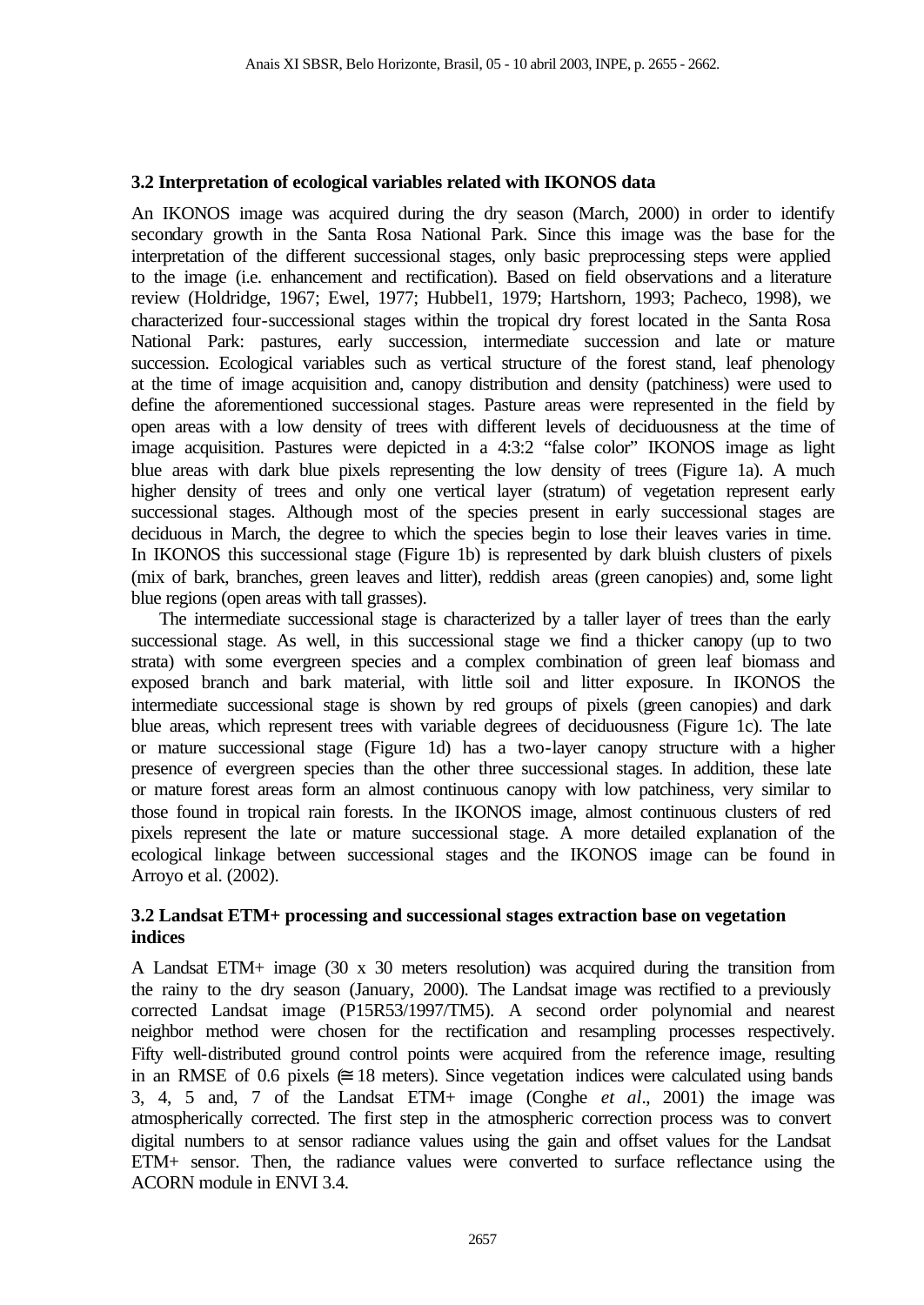We tested four vegetation indices used in remote sensing studies: Simple Ratio (Jordan, 1969), Normalized Difference Vegetation Index (Jordan, 1969), Infrared Index (Bohlman *et al*. 1998) and, Mid-infrared index (McMorrow, 2001). Single Ratio and NDVI are commonly used indices in vegetation studies. The rational behind the Infrared Index was to combine the ability of band 4 for biomass detection (Tucker, 1979) with the ability of band 5 to detect vegetation moisture (Knipling, 1970), as reported by Bolhman et al. (1998). The Mid-Infrared Index has been used as a measure of relative greenness (Rouse et al., 1973). In order to define the thresholds for each vegetation index using the Landsat ETM+ image, we extract 25 points per successional stage from IKONOS. Then, we created scatter plots of band combinations (4,3; 4,5; 5,7) based on a three pixels by three pixels window from Landsat. In addition for every cluster of points corresponding to a successional stage, an ellipse was defined based on the mean and the standard deviation of the reflectance values for each band. The scatter plots and the ellipses were then overlain on top of a contour plot of each vegetation index using Mathematica 4.0 (Wolfram Research, 2002). Based on the ellipses position over the contour plot the threshold for each successional stage was determined.

#### **4. Results**

Values of SR and NDVI for pastures range between  $2.52 - 1.85$  and  $0.43 - 0.22$ , respectively. Open pasture areas cause high reflectance values in both the infrared and red portions of the spectrum (Figures 1a and 1b). A higher amount of green biomass in the early successional stage than in pasture caused a decrease in reflectance in both Band 4 (NIR) and Band 3 (red)  $(\bar{x} = 0.09, \mathbf{s} = 0.02)$  and  $(\bar{x} = 0.25, \mathbf{s} = 0.02)$ . Therefore, values of SR and NDVI for early successional stages range between  $4.16 - 2.52$  and  $0.58 - 0.53$ , respectively. The same pattern of increasing biomass is followed by intermediate and late or mature successional stages at the time of image acquisition (January, 2000). Consequently, the intermediate successional stage is found in the NDVI range  $0.58 - 0.7$  and  $3.76 - 5.6$  for SR. The late or mature successional stage is found in the NDVI range of 0.70 to 0.83, and in the range of 5.6 to 10.7 for SR. At an approximate NDVI value of  $0.70$  (SR = 4.16) there is an overlap in the ellipses for intermediate and late or mature successional stages, which is explained by the inability of Landsat to separate the physical canopy boundaries between them, due to its limited spatial resolution (30 meters by 30 meters). However, results from an ANOVA (not shown here) demonstrate that there were no significant differences  $(p<0.01)$  between these two successional stages for bands 4 and 3.

The third band ratio (IRI) using near and mid infrared portions of the spectra (Landsat bands 4 and 5, respectively) was also analyzed. The use of these bands for the detection of stand canopy phenology was studied in Brazil (Bohlman et al. 1998). The results show that this vegetation index does not separate the different successional stages (Figure 2c) as well as NDVI. Using IRI, it is possible to define only three succession stages: later or mature (0.24 to 0.48), intermediate (0.08 to 0.24), and a single class for pastures and early successional stage (-0.13 to 0.08). The fourth vegetation index (MIRI) studied, did not allow the definition of thresholds for the different successional stages (Figure 2d). The portion of the spectra used by MIRI is not sensitive to biomass (Gates et al., 1965). Moreover, MIRI shows a linear behavior, explained by the inverse relationship of Band 5 with total leaf area index and the inverse relationship of Band 7 to total stand biomass (McMorrow, 2001). Pastures with large areas of soil exposure do not show MIRI values different from late or mature successional stages (0.14 to 0.45).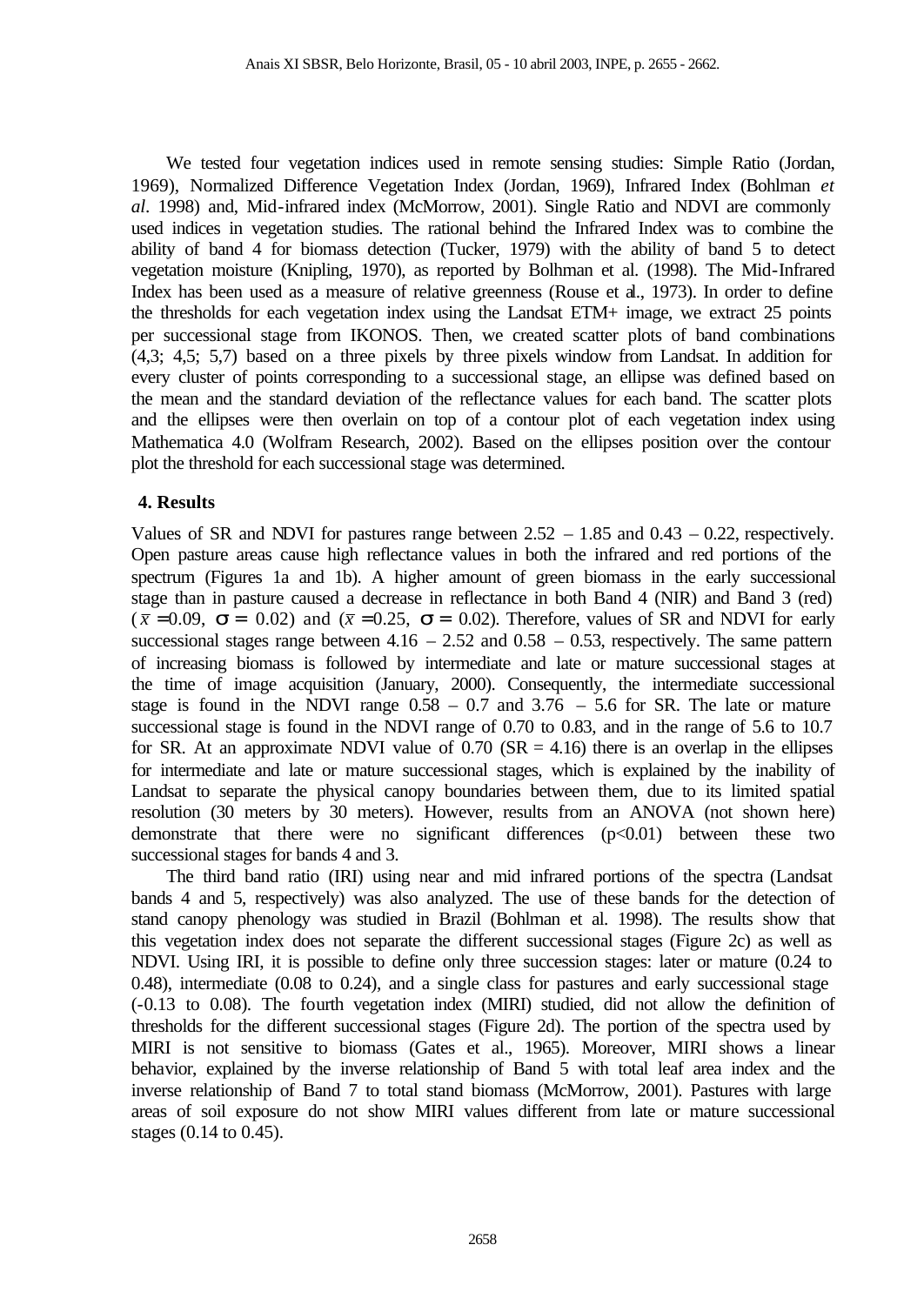## **5. Final considerations**

Based on our analysis of vegetation indices for detection of successional stages in tropical dry forest we conclude:

- The ecological interpretation of successional stages based on stand characteristics represents and advantage when this information is linked to very high resolution imagery (IKONOS).
- The next step would be the classification of the image from the study area based on the thresholds for the different indices and the actual validation based on field data. This will also allow a stronger validation of our interpretation of the ecological parameters.
- Topography, forest fires and date of image acquisition could cause potential outliers in the interpretation of the satellite image data.
- This study presents an advance in tropical dry forest studies, mainly in the Mesoamerican Corridor area, where dynamics of secondary succession have been understudied from both ecology and remote sensing sciences.

### **6. Acknowledgments**

We would like to thank the generous support of the Canada Foundation for Innovation Grant

No. 2164 (To Sanchez-Azofeifa), the U.S. National Science Foundation NSF Grant No. 9980252 (To A. Sanchez-Azofeifa), the Tinker Foundation Institutional Grant to the University of Alberta and the National Geographic Society Grant No. 7115-01(To Sanchez-Azofeifa). In addition, we would like to recognize the Regional Program of Graduate Fellowships in the Social Sciences funded by the John D. and Catherine T. MacArthur Foundation, The Ford Foundation, The William and Flora Hewlett Foundation for their financial support (To J. P. Arroyo-Mora). As well, we would like to recognize the financial support of the Russell E. Train Education for Nature Program of the World Wildlife Fund (WWF) to achieve the research goals (To J. P. Arroyo-Mora). As well, we would like to recognize the invaluable support of the staff of the Guanacaste Conservation Area who logistically and administratively supported this study. Finally, we would like to recognize support of the Tropical Science Center in various stages of the project.

### **7. References**

Arroyo-Mora, J. P.; Sánchez-Azofeifa, A.; Rivard, B.; Calvo, J.C.; Janzen, D.H. 2002. Secondary forest detection in a Neotropical dry forest: integration of IKONOS and Landsat 7 ETM+ imagery. Remote Sensing of Environment. (Submitted)

Bohlman, S.; Adams, J.B.; Smith, M.O.; Peterson, D.L. 1998. Seasonal foliage changes in the Eastern Amazon Basin detected from Landsat Thematic Mapper Satellite Images. Biotropica. 30(3), 376-391

Ewel, J., 1977. Differences between wet and dry successional tropical ecosystems. Geo-Trop. 1(2), 103- 117.Ewel, J., 1999. Natural systems as models for the design of sustainable systems of land use. Agroforestry Systems. 45, 1-21.

Gates, D.M.; Keegan, H.J.; Schleter, J.C.; Weidner, V.R. 1965. Spectral properties of plants. Applied Optics. 4(1) 11-20.

Hartshorn. 1983. Chapter 7: Plants. In: Costa Rican Natural History. OTS. San José, Costa Rica. Janzen. Ed. p. 118-323.

Holdridge, L. R.; Grenke, W. C.; Hatheway, W. H.; Liang, T.; Tosi, J. A. 1971. Forest environments in Topical Life Zones. Pergamon Press, New York.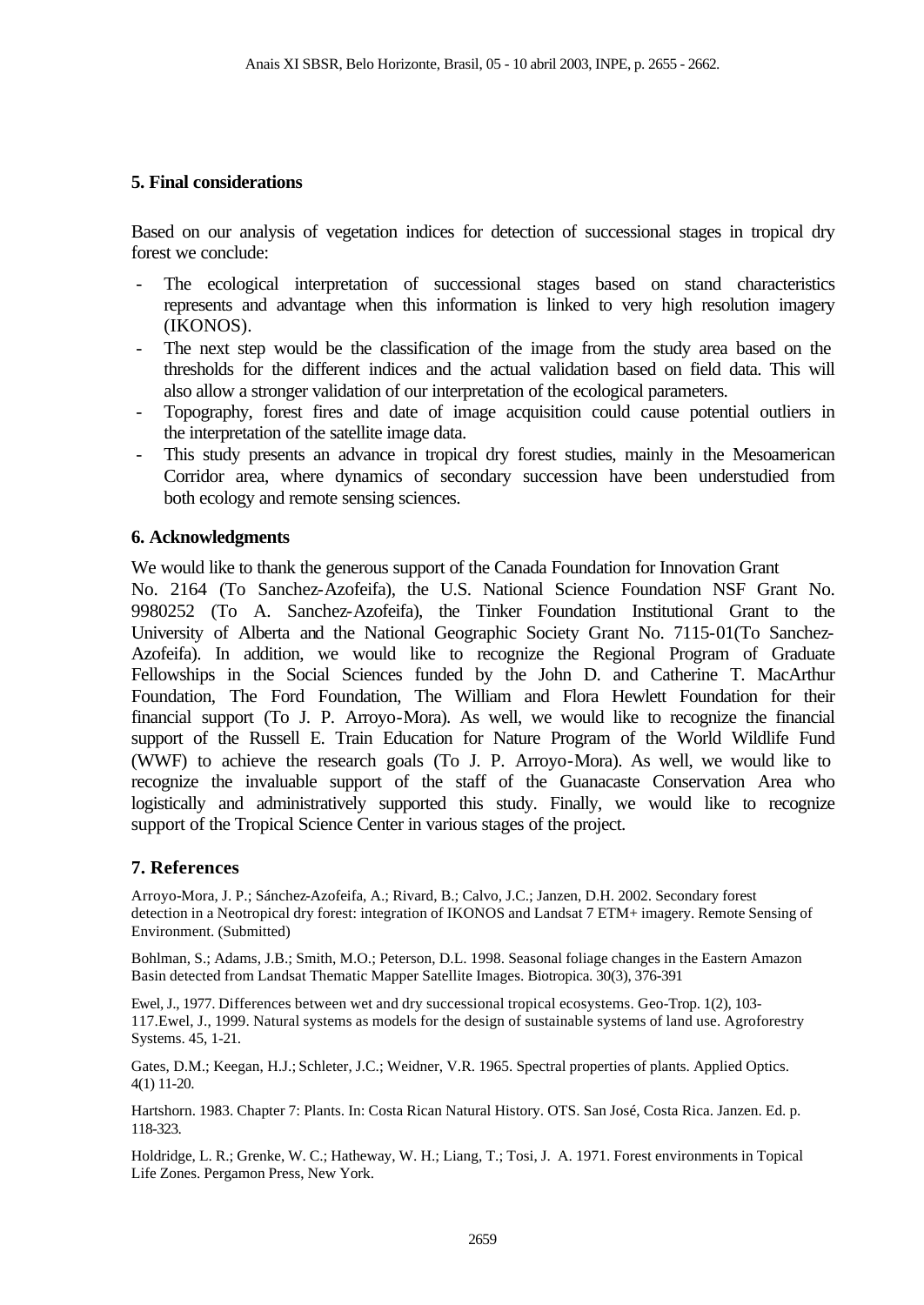Hubbell, 1979. Tree Dispersion, Abundance, and Diversity in a Tropical Dry Forest. Science. 203(4387), 1299- 1309.

Janzen, D. H. 1983. No park is an island: increase in interference from outside as park size decreases. Oikos 41:402-410.

Janzen, D. H. 1988. Tropical dry forests: the most endangered major tropical ecosystem. In Biodiversity, E. O. Wilson, ed., National Academy Press, Washington, D. C., pp. 130-137.

Jordan, C. F. 1969. Derivation of leaf area index from quality of light on the forest floor. Ecology. 50: 663-666

Knipling, E.B. 1970. Physical and physiological basis for the reflectance of visible and near-infrared radiation from vegetation. Remote Sensing of Environment. 1(3), 155-159

Lucas, R.; Honzák, M.; Curran, P.J.; Foody, G.M.; Milnes, R; Brown, T; Amaral, S. 2000. Mapping the regional extent of tropical forest regeneration stages in the Brazilian Legal Amazon using NOAA AVHRR data. International Journal of Remote Sensing. 21(15), 2855-2881.

McMorrow, J. 2001. Linear regression modeling for the estimation of oil palm age from Landsat TM. International Journal of Remote Sensing. 22(12), 2243-2264.

Mass, M.J. 1995. Conversion of tropical dry forest to pasture and agriculture. In: Seasonally tropical forests. Mooney, H.A., Bullock, S.H. and Medina, E (Eds.). Cambridge University Press.399-422.

Murphy, P.G., and Lugo, A.E. 1986. Ecology of tropical dry forest. Annual reviews of Ecology and Systematics. 17, 67-88.

Murphy, P.G., and Lugo, A.E., 1995. Dry forest of Central America and the Caribbean. In: Seasonally tropical forests. Mooney, H.A., Bullock, S.H. and Medina, E (Eds.). Cambridge University Press. 9-34.

Pacheco, A. 1998. Inventario Florístico durante la sucesión del bosque tropical seco, Parque Nacional Santa Rosa, Guanacaste. Informe de Práctica de Especialidad. ITCR- Departamento de Ingeniería Forestal. 114 p.

Pfaff, A.S.P.; Kerr, S.; Hughs, F.; Liu, S.; Sánchez-Azofeifa, G.A.; Schimel, D.; Tosi, J.;Watson, V. 2000. The Kyoto protocol and payments for tropical forest: An interdisciplinary method for estimating carbon-offset supply and increasing the feasibility of a carbon market under the CDM. Ecological. Economics. 35, 203-221.

Sader, S. A. and Joyce, A. T. 1988. Deforestation rates and trends in Costa Rica, 1940 to 1983. Biotropica. 20(1): 11-19

Sader, S.; Waide, R.B.; Lawrence, W.T., Joyce, A.T. 1989. Tropical forest biomass and successional age class relationships to a vegetation index derived from Landsat TM data. Remote Sensing of Environment. 28, 143- 156.

Sanchez-Azofeifa, G.A.; Kalácska, M.; Rivard, B.; Arroyo-Mora, P.; Hall, R.; and Zhang, J. 2001. Observations of Phenological Changes in Mesoamerican Tropical Dry Forests and Implications for Conservation Strategies. Tropical Ecosystems: Structure, Diversity and Human Welfare. Proceedings of the International Conference on Tropical Ecosystems K.N. Ganeshaiah, R. Uma Shaanker and K.S. Bawa (eds) Published by Oxford – IBH, New Delhi. 754-757

Song, C.; Woodcock C. E.; Seto, K. C.; Lenney, M. P.; Macomber, S. A. 2001. Classification and Change Detection Using Landsat TM Data: When and How to Correct Atmospheric Effects? Remote Sensing of of Environment. 75: 230-244

Tucker, C. 1979. Red and photographic infrared linear combinations for monitoring vegetation. Remote sensing of Environment. 5, 127-150

Vincent, 1997. Fundamentals of Geological and Environmental Remote Sensing. Prentice Hall, Upper Saddle River, New Jersey.

Wolfram Research. 2002. Mathematica 4.0.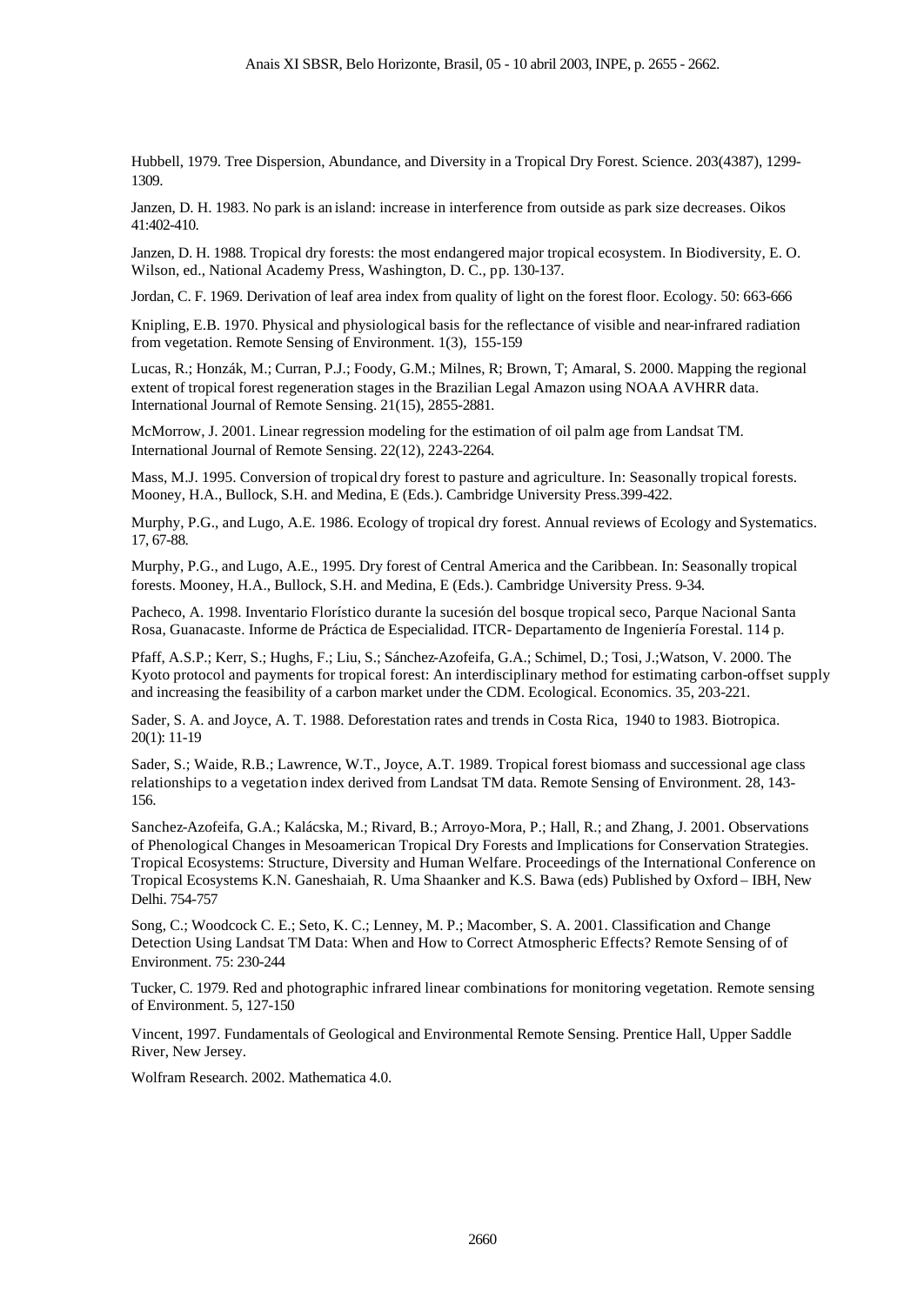

Figure 1. Representation of four successional stages in a tropical dry forest based on a 4:3:2 "false color" IKONOS image (4 meters spatial resolution) acquired during the dry season (March, 2000). Each area represents 90 meters by 90 meters on the ground. a) Pastures .b) Early successional stage. c) Intermediate successional stage. d) Late or mature successional stage.